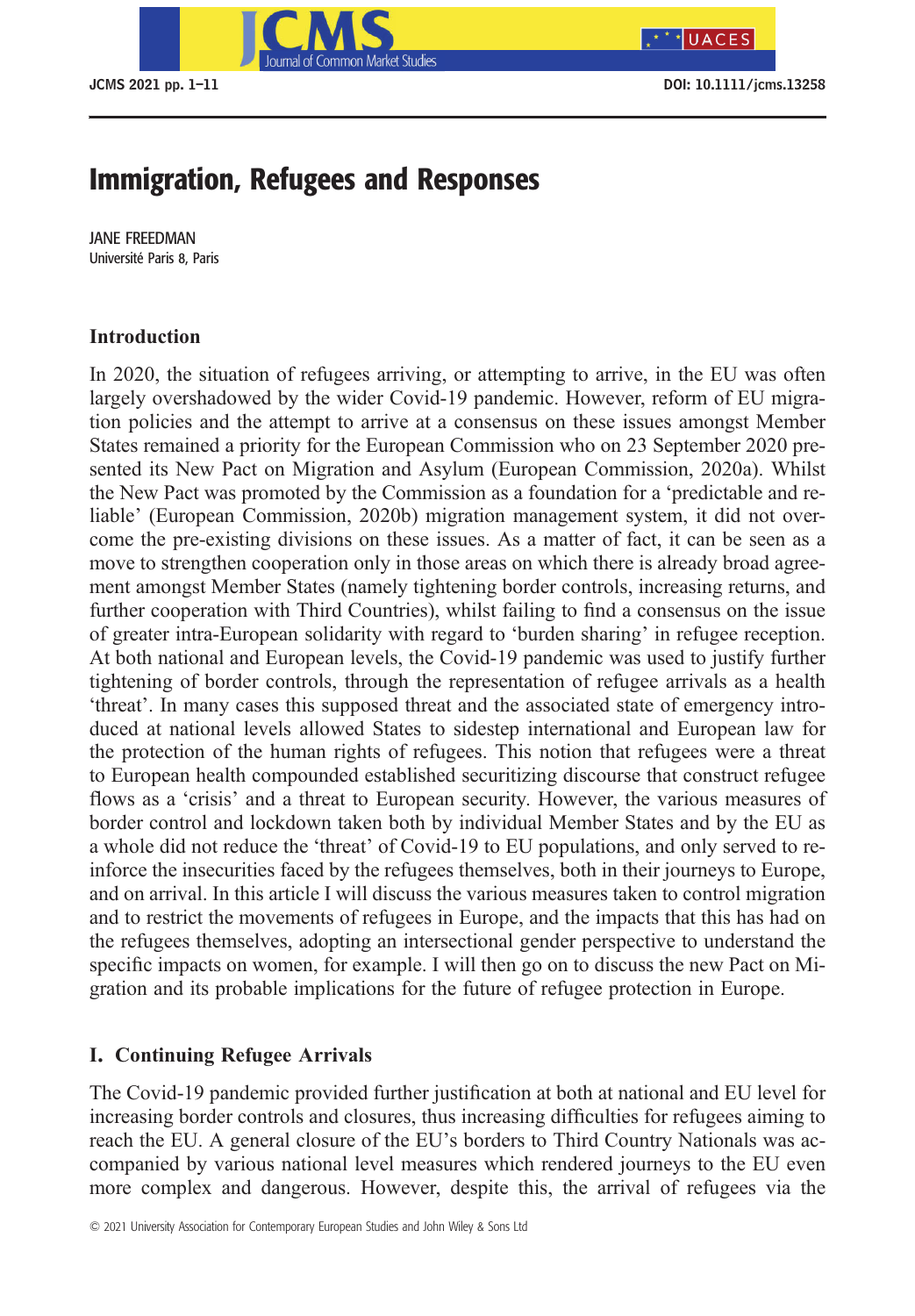various Mediterranean land and sea routes continued with the UNHCR estimating that 95,031 refugees arrived in Italy, Spain, Greece, Cyprus and Malta in 2020 (UNHCR, 2020). Although a decrease on previous years, this is still a significant number of arrivals, considering the major barriers created by Covid-19 related restrictions. 1401 refugees are estimated to have died in their attempt to reach the EU (UNHCR, 2020), although again it is important to note that this figure probably underestimates the number of deaths and does not take into consideration the many refugees who die crossing the Sahara or whilst in Libya. The majority of the refugees arriving on these routes are men, but there are also increasingly many women attempting the journey. NGOs working with refugees have noted a specific increase in women migrating alone, or alone with their children. Single women may be particularly at risk of sexual and gender-based forms of violence on these migration routes (Freedman, 2016) and are amongst those groups who are often singled out as 'vulnerable' both within EU policy frameworks and by NGOs working in the field (Freedman, 2019). Whilst the frequency of SGBV and the publicization of this through various media and NGOs reports has made this a widely acknowledged risk for this migrant population, the public discourses on protection of these 'vulnerable' populations are generally trumped in reality by the desire to control migration and to limit the number of those who are arrive in Europe, or who are granted asylum once they do arrive.

#### **II. Border Closures and Pushbacks: Making Journeys Increasingly Insecure**

As noted above, the Covid-19 pandemic provided justification for the closure of national and European borders, thus reinforcing a trend towards border closure and restriction which had already been accelerated since the so-called European refugee 'crisis' from 2015 onwards in what Kriesi *et al*. (2021) describe as a process of rebordering as 'defensive integration'. On 17 March 2020 the EU Schengen border was closed to non-residents (Ní Ghráinne, 2020; Ramji-Nogales and Goldner-Lang, 2020). Moreover, individual Member States also began to introduce their own border restrictions so that by July 2020, seventeen States had re-introduced controls on their intra-Schengen borders (European Commission, 2020c). The pandemic thus led to a real infringement on the free movement which has been a core part of EU integration. Whilst the Schengen Border Code does not include any previsions for closing intra-Schengen borders as a public health measure, these individual decisions were accepted by the Commission on the grounds that the risk posed by Covid-19 could be equated to an internal security threat (Ramji-Nogales and Goldner-Lang, 2020; European Commission, 2020d). The 'threat' of refugees spreading Covid-19 which underlay the decisions to close borders was clearly articulated by some leaders. For instance, in March 2020 Viktor Orbán justified the transfer of refugees into Hungary's transit zones (rather than letting them enter the territory directly) by claiming and clear link between Covid-19 and 'illegal migration' (Hungary Today, 2020).

The Covid-19 crisis was in fact an opportunity for the EU to further securitize asylum and migration policies, using the supposed 'risk' of migrants and refugees 'importing' Covid-19 into Europe to justify new border closures and restrictions. But the results of this increased securitization of migration were in fact to increase various insecurities both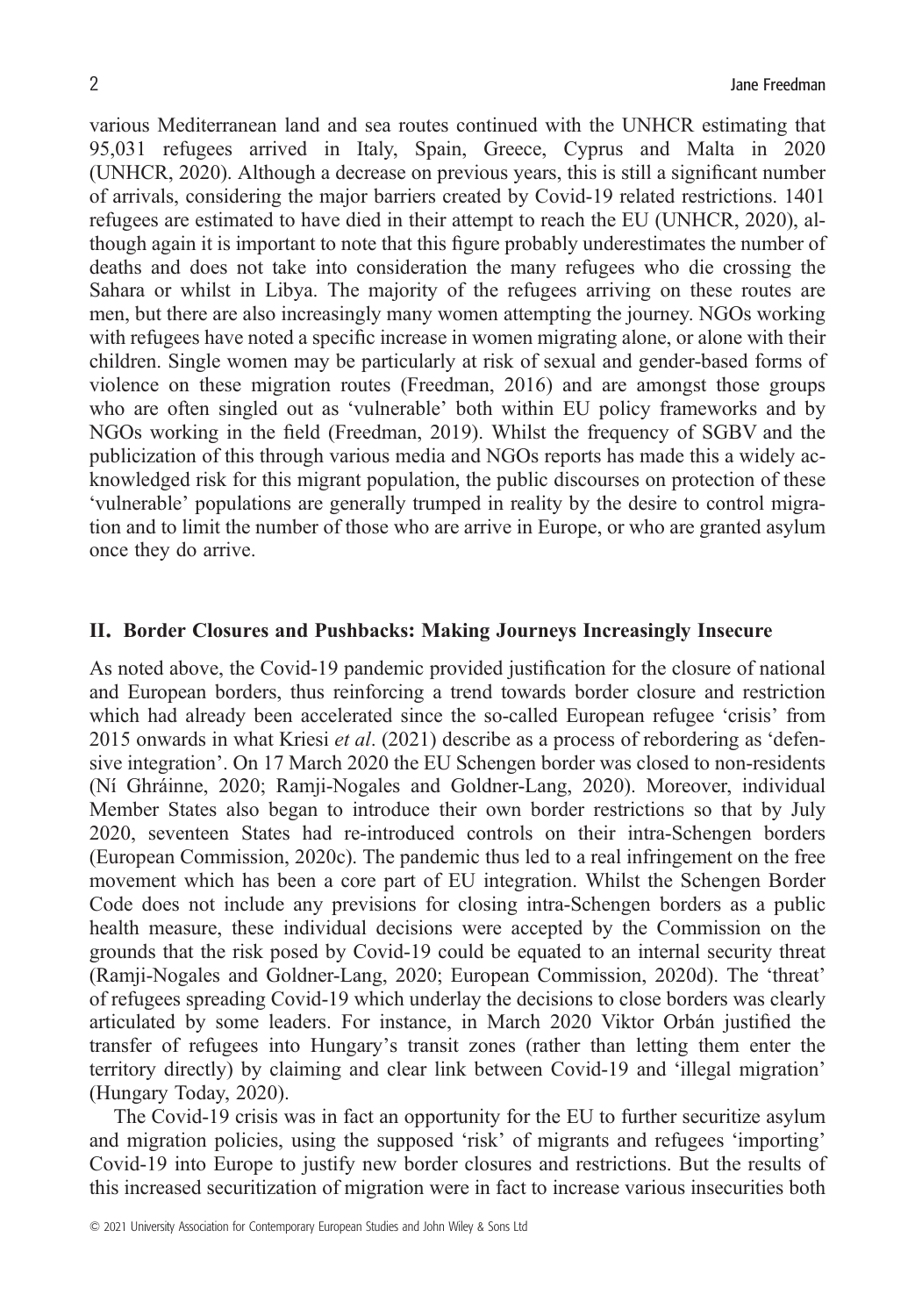for EU populations and for the migrants and refugees attempting to enter Europe. As UNHCR argues (UNHCR and IOM, 2020):

In the absence of protection-sensitive border management which would enable regular means to enter at the borders of States – subject to health checks and quarantine where needed – migrants, asylum seekers and refugees might be forced to resort to irregular and often dangerous movements to access assistance and international protection, often facilitated by smugglers, which increases the risk of human trafficking, exploitation and abuse.

These border securitization measures can thus be seen as counterproductive in that they increase insecurities and risks on the one hand for migrants and refugees who are forced to resort to more dangerous and more expensive routes, and are increasingly dependent on smugglers and traffickers. And on the other hand these measures also increased health risks of Covid-19 spreading as in their attempts to avoid border checks, these migrants and refugees also avoided any kind of Covid-19 testing or quarantine measures that Member States had put in place. As such they can be understood as another step in what Andersson (2016) labels as the EU's 'failed fight' against migration. Ultimately, by using the ongoing public health crisis to justify further securitizing migration, Member States thus increased both the insecurity of migrants and refugees and of European populations who they were claiming to protect.

Border closures resulting in the inability of a refugee to gain access to a country in order to claim asylum therefore can be seen to be in contradiction of the 1951 Refugee Convention of which all EU Member States are signatories. The European Commission did issue a recommendation that border closures should contain an exemption for those who had an essential need to travel, including those people who had an essential need to cross borders in order to claim international protection as refugees (Marin, 2020). However, many States seemed to ignore this recommendation and several reports point to an increase in refoulement of refugees by various EU Member States. These included mass 'pushbacks' at the Greek-Turkish border which followed an announcement by the Turkish government on 28 February 2020 that it would open its land border with Greece and freely allow (even encourage) refugees to cross (Cortinovis, 2021). Turkey was reported to be facilitating this movement by providing free buses for refugees to arrive at the Evros border and encouraging them to walk towards the Evros River (Cortinovis, 2021). Officially the Turkish government justified this decision on humanitarian grounds with reference to the difficult living conditions in refugee camps in Turkey due to new arrivals from Idlib in Syria, however it can be seen as a political move to put pressure on the EU and to highlight the EU's failure to live up to its commitments under the EU-Turkey Statement of March 2016 (Border Violence Monitoring Network, 2020). As the refugees attempted to cross the border, Greece deployed large numbers of police and armed forces and engaged in what many NGOs and human rights organizations decried as indiscriminate violence to push them back to Turkey (Human Rights Watch, 2020). Some accused Greece of using the new 'crisis' at the borders to openly break its own asylum laws (Souli, 2020). The EU was in turn criticised in turn for its failure to condemn the violence of the Greek reaction, and indeed its support for Greece in its role as a 'protector' or 'shield' of the EU borders (Cortinovis, 2021).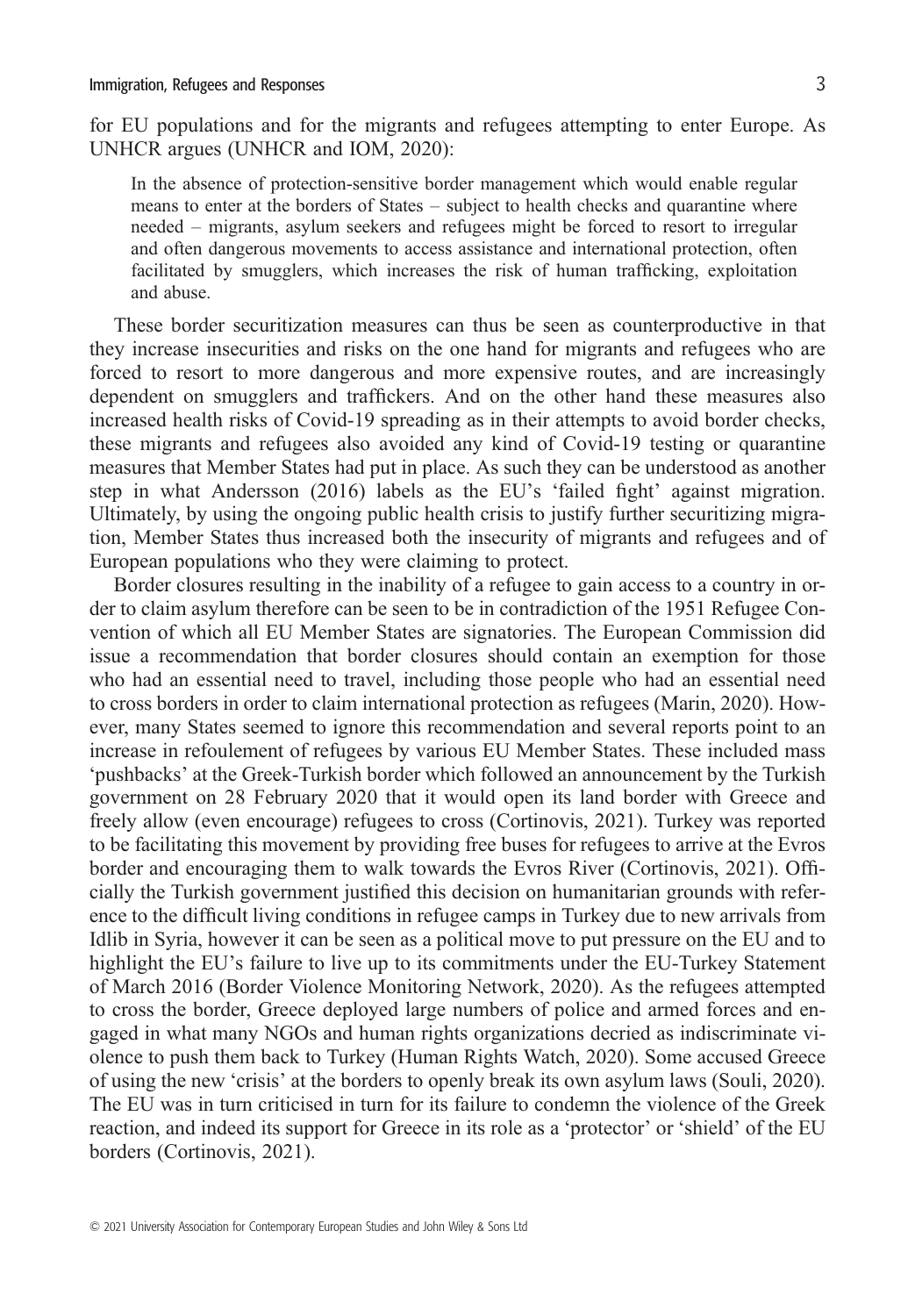The pandemic was also used to justify further restrictive measures over sea arrivals, both by Greece and other Mediterranean countries, and a scaling down even further of European search and rescue operations in the Mediterranean. As Müller and Slominski (2020) argue, since the 2012 Hirsi judgement of the ECtHR, EU States have been increasingly 'orchestrating' intermediaries in the Central Mediterranean to reduce their involvement in rescuing refugees without breaking the law. The circumstances of Covid-19 have given States an excuse to further reduce their involvement in search and rescue and to go further towards direct refoulement of refugees, invoking health risks to deny disembarkation to boats carrying rescued refugees. Italy, Malta and Cyprus all cited Covid-19 related health risks to justify closing their ports to nearly all boats, including those boats which were carrying refugees rescued at sea. The Italian government declared that its ports were 'unsafe' for the disembarkation of refugees who had been rescued at sea during the duration of the Covid-19 public health crisis (Carrera and Luk, 2020). Malta even resorted to using private boats to detain refugees at sea or to return them directly to Libya (Ghezelbash and Tan, 2020: Kingsley, 2020). The closure of ports led to incidences of refugees being stranded on boats at sea for long periods, provoking death in various cases (Tazzioli and Stierl, 2021) or being returned to countries on the other side of the Mediterranean. Disembarkations in Libya increased by 60 per cent in the first five months of 2020 compared with the same period in 2019, despite the deteriorating political situation and IOM's call to suspend the return of refugees to the country (Schöfberger and Rango, 2020). At the same time, NGO search and rescue operations in the Mediterranean were completely suspended from April to June 2020, again increasing the dangers of the crossing. The Covid-19 pandemic and states of emergency thus allowed EU Member States to sidestep their obligations under international and European law. By proclaiming that their ports were 'not safe' because of the health risks of Covid-19, for example, they could carry out refoulements without breaking international law which requires States to disembark people rescued at sea where they are safe (Keller *et al*., 2020).

#### **III. Lockdowns and Quarantine: Differential Treatment for Refugees**

The lockdowns imposed in most EU countries as an attempt to control the spread of Covid-19 had specific impacts on many refugees, exacerbating the forms of structural violence and discrimination to which they had been exposed during pre-Covid times, exposing them to direct health risks, and also restricting their access to support, especially from various NGOs and civil society organizations who were forced to suspend or massively scale back their activities during lockdown. For those refugees living in informal camps or squats in other locations throughout Europe, the Covid-19 lockdowns also brought serious deteriorations in living conditions and exacerbation of the conditions of structural violence and neglect in which they had been living (Davies *et al*., 2017).

Many refugee camps and accommodation centres were subjected to strict quarantine measures during the Covid-19 pandemic, often with restrictions that were harsher than those for the general population in each country. In these camps and centres, overcrowding and communal living conditions made it impossible to comply with social distancing or other hygiene measures that were widely adopted to control the spread of Covid-19. Limited access to running water and washing facilities, for example, make regular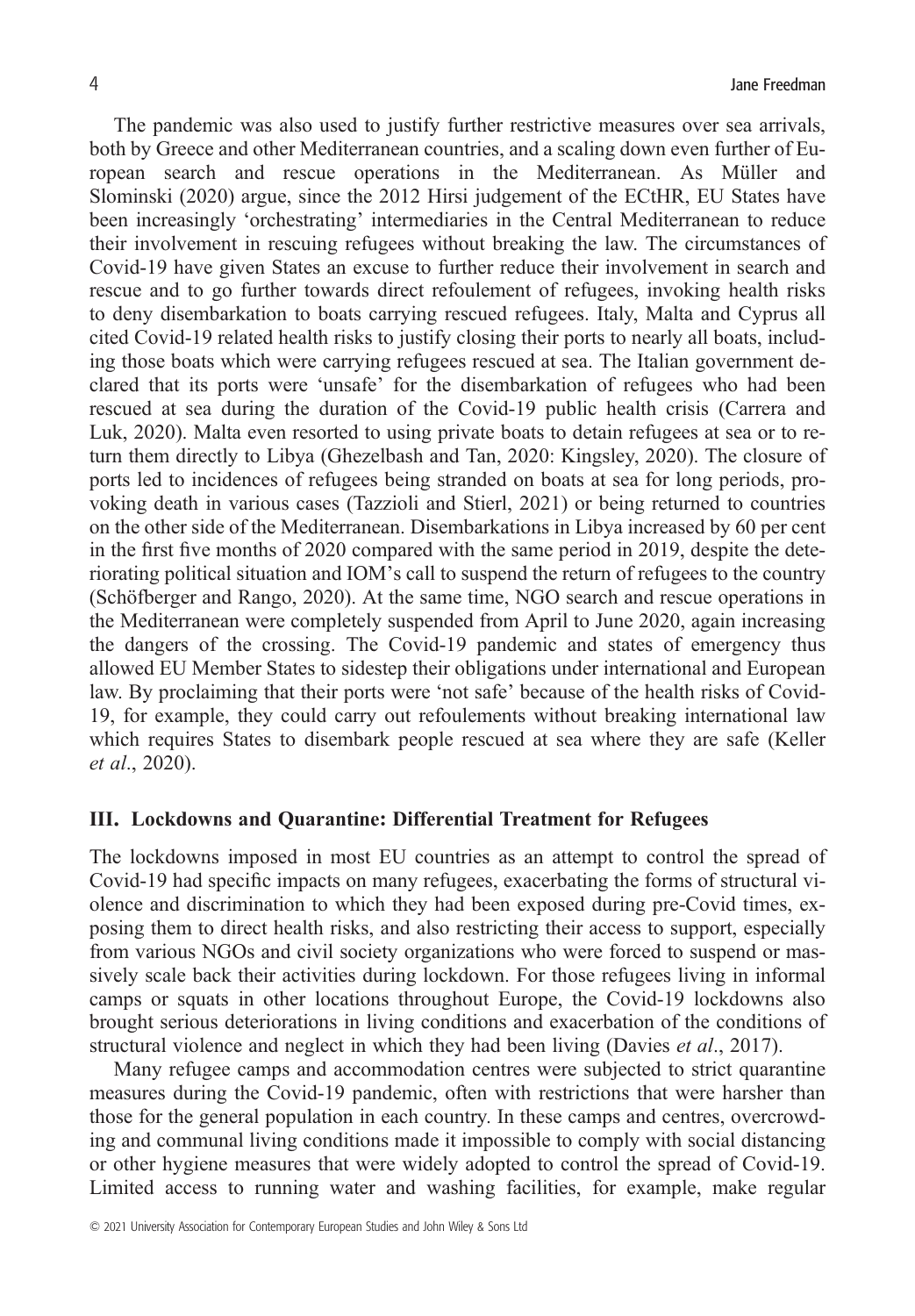handwashing difficult, and refugees are often forced to share cooking and living facilities with other people from outside of their family groups thus making it impossible to limit social contacts. In some of the Greek islands hostpots, for example, it was reported in April 2020 that there was one shower for every 500 people and one toilet for every 160 people (Greek Council for Refugees and Oxfam, 2020). Refugees within these camps were thus exposed to increased risk of contracting and spreading Covid-19, all the while access to medical resources remained scarce. When the Covid pandemic reached Greece, the government closed off the camps. Residents were prohibited from leaving except to buy necessities at the local shops, informal schools inside the camps were closed and non-essential visitors were forbidden from accessing the camps, thus restricting the activities of many NGOs. The Moria Camp fire in September 2020 illustrate the dire conditions that refugees have been subjected to. The destruction of the camp by the fire did not lead to the rehousing of refugees in better conditions. In fact, reported conditions in the temporary camps that were put in place to replace Moria were reportedly even worse (Ozguc, 2021).

In Italy the policy of confining refugees for their own 'protection' during the pandemic resulted in the installation of quarantine ships in which all those arriving by boat were immediately detained. Some refugees from mainland reception centres were also transferred to these ships, even some of those who had tested positive for Covid-19, revealing that the logic of 'confining to protect' (Tazzioli, 2020) was primarily concerned with the protection of European populations and neglected the health and well-being of refugees themselves. Similar measures of forced confinement of refugee populations occurred in other EU States with Cyprus, for example, forcing refugees living in independent accommodation to move into the Pournara camp where they were held in lockdown even after national restrictions were eased (Bennett, 2020).

In France, NGOs working with migrants and refugees sent an open letter to the government, denouncing the conditions of refugees in informal camps in the Calais region and in and around Paris. They called for urgent measures to provide shelter, access to water and hygiene facilities, and mobile medical services for refugees living in these camps. But although the Mayor of Paris did open up some extra places in gymnasiums and other communal spaces to provide temporary accommodation to refugees during the Covid lockdowns, these places were clearly insufficient to meet the needs of all those who had been sleeping in informal camps in the city. In Calais, on the contrary, no special services were opened for refugees, and their situation worsened as places where they had been able to go to wash or get food during the day were closed down. This means that they were left with access to one water point, nowhere to charge their telephones, and very little information or access to medical help (Secours Catholique, 2020).

Along with lockdowns and quarantines of refugee camps and 'hotspots', many EU States temporarily suspended all asylum procedures during the first wave of the Covid-19 pandemic (FRA, 2020). The UNHCR argued that these suspensions in addition to the border closures put in place were putting the 'core principles' of international refugee protection to the test (Meer *et al*., 2021). This suspension created an additional source of insecurity for asylum seekers. The time of waiting for a decision on an asylum application is a time of constant stress and uncertainty, a limbo in which the violence of the refugee regime reveals itself through 'chronic waiting', a waiting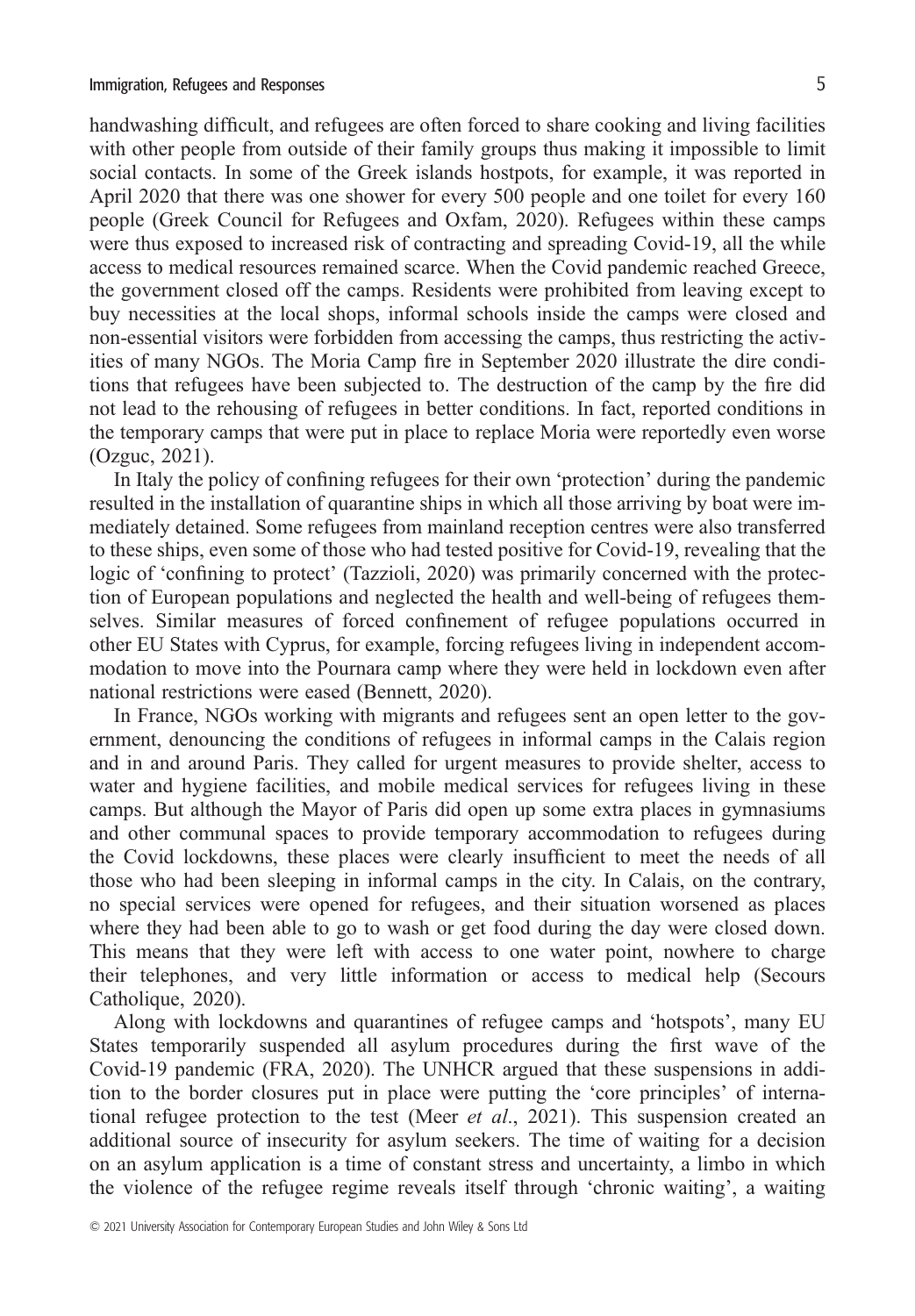which can be understood as a disciplining mechanism to control 'unwanted' mobilities (Chattopadhyay and Tyner, 2020). Further, the suspension of normal asylum procedures included a suspension of the processes which were in place to identify 'vulnerable' refugees and offer them specific protections. This contributed to the increasing risks of gender-based violence and further limited support for survivors of violence.

## **IV. Vulnerability and Violence**

Lockdown and confinement measures increased situations of violence and insecurity for refugees but did not affect all equally. In what was named by UN Women as a 'shadow pandemic' (UN Women, 2020), there was a general increase in gender-based violence, and specifically intimate partner violence during Covid-19 lockdowns, with women confined with violent partners, and in many cases unable to leave and seek support. This was also the case for refugee populations. As has previously been shown, refugees are at increased risk of sexual and gender-based violence at all stages of their migratory journey (Freedman, 2016) and these structural vulnerabilities have been exacerbated by the Covid-19 pandemic and subsequent lockdown measures.

The reduced registration procedures and suspension of many refugee support services across Europe meant that many 'vulnerable' refugees including those who have suffered from sexual and gender-based forms of violence were left without any specialist services (Erskine, 2020). Under EU regulations, refugees' reception and registration procedures should include a vulnerability assessment to ensure that those who are in situation of particular vulnerability and risk should gain special support. The integration of vulnerability as a central concept in international and European asylum procedures has been criticised for the ways in which is considered in an essentialised manner, categorizing certain groups as 'naturally' vulnerable. And there have also been criticisms of the ways in which vulnerability assessments have been carried out, with insufficient means to ensure that the complex and often hidden situations of vulnerability are identified (Freedman, 2019). The suspension of asylum procedures during Covid-19 meant in many cases also a suspension of the identification procedures for vulnerable refugees, leaving these people, including victims of violence without increased protection.

There were also reports of increased incidents of gender-based violence whilst refugee reception centres and camps were facing lockdowns. For example, reports show that during the lockdown in the Moria camp on Lesvos, incidences of sexual assault and violence against women increased (Pallister-Wilkins *et al*., 2020). At the same time, services available to refugees were restricted. For refugees in the Moria camp, for example, external referrals to psychological and psycho-social support services became unavailable, as the NGOs which had been providing these services prior to the pandemic were forced to suspend their operations (Pallister-Wilkins *et al*., 2020). A report by the Diotima NGO which focuses on SGBV reported that survivors of GBV remained trapped on Lesvos and have extremely limited protection which has been further limited by the Covid-19 restrictions. They give an example of a case where a woman from the camp wished to report domestic violence to the police but was prevented from doing so because 'this was not considered a sufficient reason for travel' (DIOTIMA, 2020).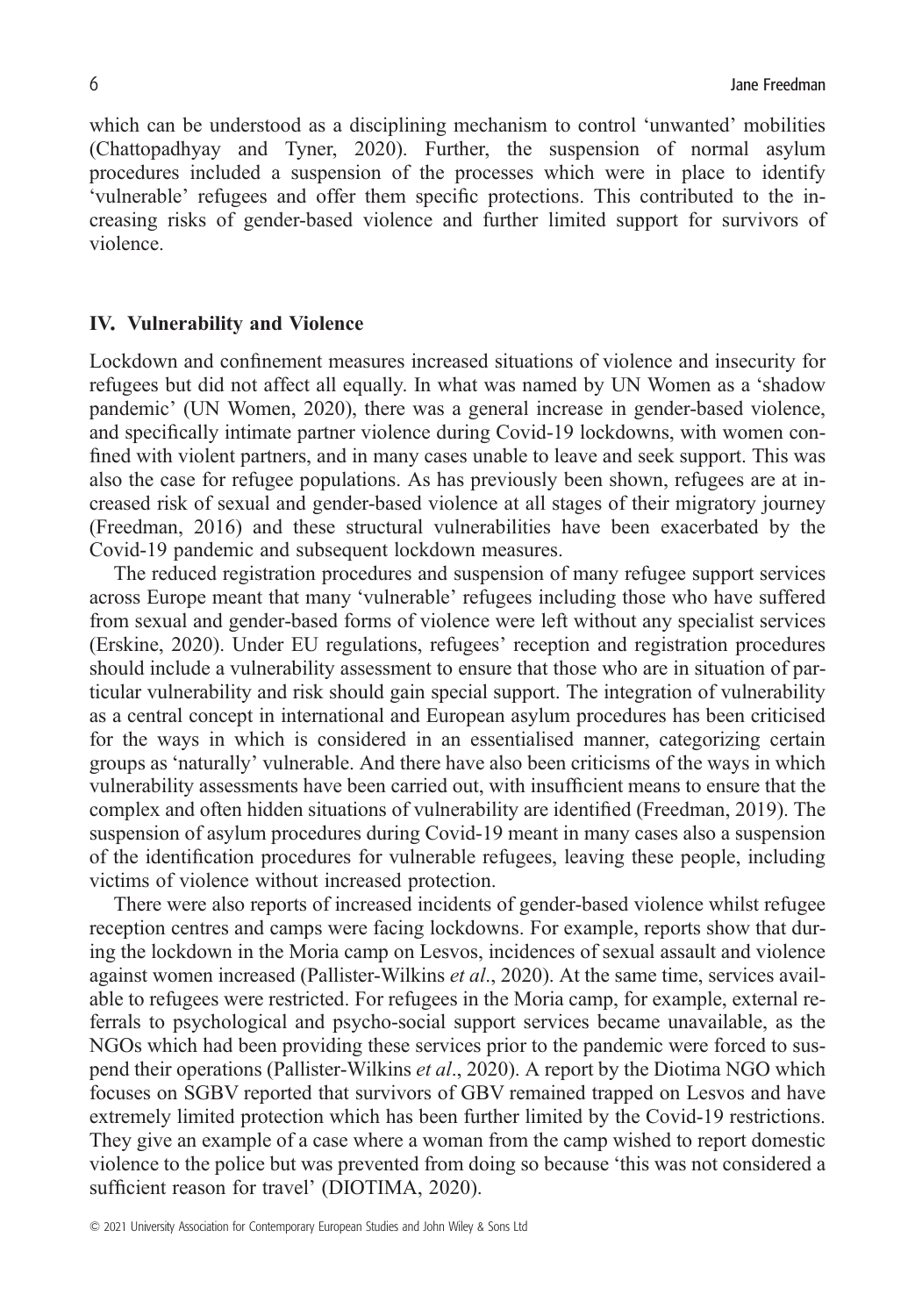# **V. The New Pact on Migration and Asylum**

The securitization of migration and attempts to block refugee arrivals during the Covid-19 pandemic was not a new phenomenon but a continuation of ongoing trends in EU migration and refugee policies. This trend continued with the publication of the New Pact on Migration and Asylum in September 2020. The Pact was heralded by some as a new beginning for EU asylum and immigration policies (Dimitriadi, 2020) following the failure of the previous EU Commission to reach agreement on the reform of the Common European Asylum System (CEAS) or the Dublin Regulation. But the failure to oppose further securitization and to agree on any measures which would permit more inclusive measures for refugees, has led to a Pact which emphasises the need for border control, and which plans for accelerated decision-making on whether an individual has the right to enter EU territory at external border points, and expedited return procedures for those who are not deemed eligible to enter the EU (Carrera, 2021). Several researchers have underlined the fact that this New Pact should in fact be viewed overall as a pragmatic solution to the almost impossible task of agreeing on reform and of a status quo which 'has been locked in for decades' (Hadj-Abdou, 2021). The Dublin Regulation is symptomatic of this. It is worth reiterating her ethat it has been a long-standing point of contention, placing as it does the responsibility for treating asylum claims on the first country of entry, and thus largely on countries such as Italy and Greece. The New Pact promises to replace the Dublin Regulation. However, although in theory Dublin is gone, its main principle remains and responsibility for processing asylum claims remains with the first country of entry, even though various other criteria, such as the existence of close family networks in other countries within the EU, should be taken into account. Further, the Commission has abandoned the seemingly futile quest to get all Member States including the Visegrád countries, to agree to obligatory relocation quotas for refugees, and has instead introduced the idea of solidarity measures whereby instead of agreeing to accept relocated refugees, a Member State can 'sponsor' a refugee return, or 'help' receiving states with expertise or practical help such as the organization of reception centres. The mechanisms of how these solidarity measures would actually be put into practice remain fuzzy, and it can be argued that the Visegrád group have succeeded in 'cross-loading' their policy preferences (Aggestam and Bicchi, 2019), and that the attainment of any real and meaningful forms of solidarity in refugee reception in the EU is thus further away than ever. Instead, the security agenda within migration and refugee policy is further strengthened with proposals for compulsory screening of all asylum seekers at the external borders of the EU, strengthening of the Eurodac database, and quicker and more efficient returns of all those whose asylum applications are likely to be unsuccessful through accelerated procedures and new agreements with Third Countries. The organization of these would be reinforced by the creation of a new post of European coordinator for returns under the aegis of Frontex (Bloj and Buzmaniuk, 2020).

## **Conclusions**

As the Covid-19 pandemic hit Europe, many proclaimed it as a 'great leveller', impacting all layers and categories of society. But it was quickly shown that the contrary was in fact true and that Covid-19 and the subsequent measures put in place to contain the pandemic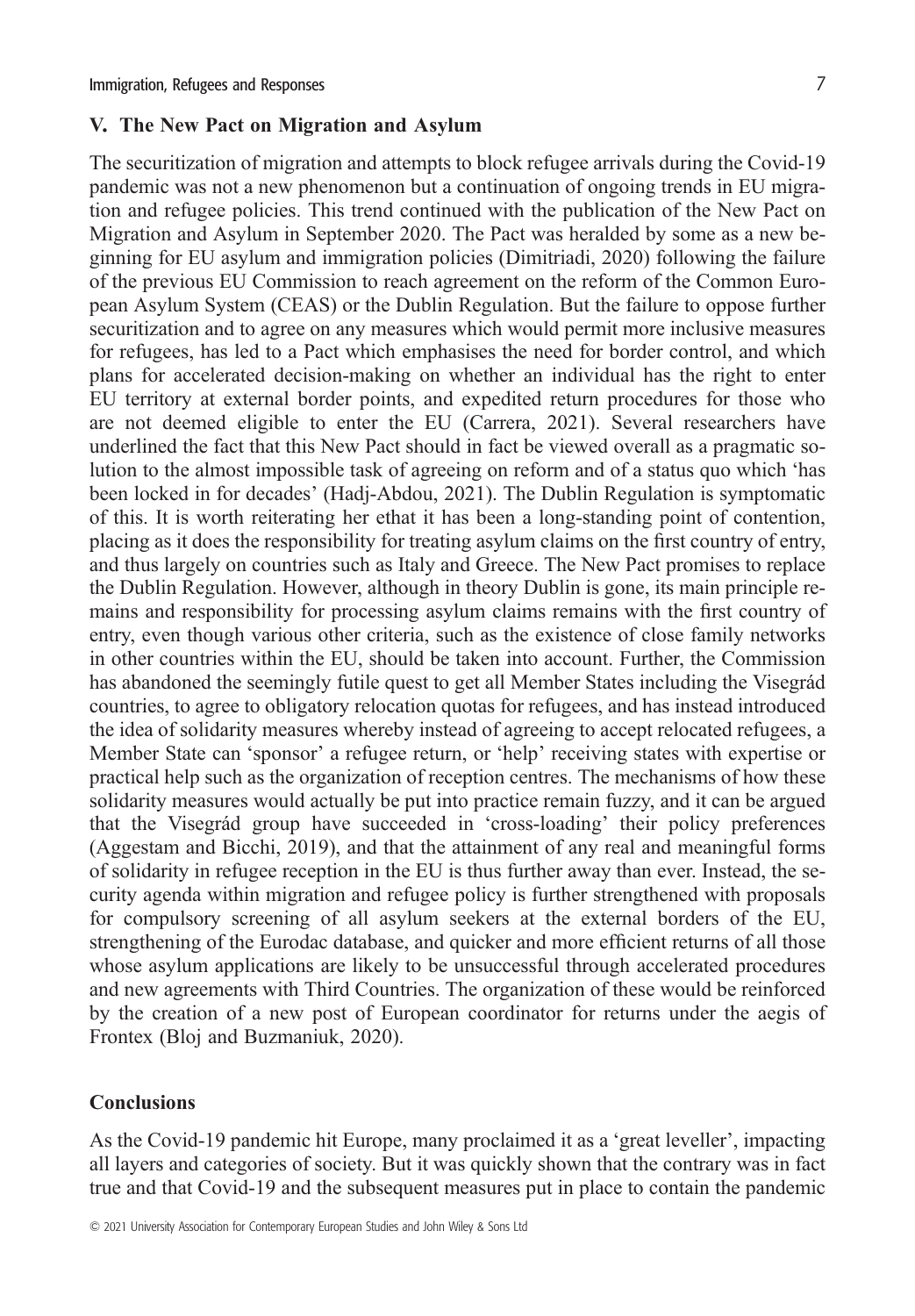had far worse impacts on those who were already marginalised in society through the intersection of racialised and gendered structures of inequality and violence, including refugees (Crawley, 2021). There were some glimpses of hope for improvement in the conditions for refugee reception, such as Portugal's decision to grant full citizenship rights to all migrant and refugees for the duration of the pandemic in order to ensure that they could freely access healthcare, testing and vaccination, or the Spanish government's decision to release detainees from migrant detention centres where they were at risk of catching Covid-19 (Libal *et al*., 2021), and these policies showed that there are other less securitized means of promoting health without marginalising migrant and refugee populations. However, these types of decisions unfortunately remained the exception as most EU States used the pandemic to justify tightening border controls and exclusionary measures aimed at refugees. From both a public health and a human rights approach, there are strong arguments to suggest that the securitized management of migration adopted by the EU was both ineffective in containing infection and damaging to the human rights and well-being of migrants and refugees. And it seems that the precedents set during the Covid-19 pandemic are set to continue with the implementation of the New Pact on Migration, which can be seen as a 'pragmatic' solution to the realities of Member States policy priorities on migration, but at the same time promises a continuing exclusion and marginalisation of refugees, and a diminishing respect for migrant and refugee rights in Europe.

### **References**

- Aggestam, L. and Bicchi, F. (2019) 'New Directions in EU Foreign Policy Governance: Crossloading, Leadership and Informal Groupings'. *Journal of Common Market Studies*, Vol. 57, pp. 515–32.
- Andersson, R. (2016) 'Europe's Failed 'Fight' Against Irregular Migration: Ethnographic Notes on a Counterproductive Industry'. *Journal of Ethnic and Migration Studies*, Vol. 42, No. 7, pp. 1055–75.
- Bennett, C. (2020) 'Migrants Forced to Stay in Cyprus Camp Despite Easing of Covid-19 Lockdown'. France 24, 26th May. Available at: [https://observers.france24.com/en/20200526](https://observers.france24.com/en/20200526-cyprus-migrants-camp-pournara-covid-19) [cyprus-migrants-camp-pournara-covid-19](https://observers.france24.com/en/20200526-cyprus-migrants-camp-pournara-covid-19)
- Bloj, R. & Buzmaniuk, S. (2020) 'Understanding the New Pact on Migration and Asylum'. European Issues No. 577, Fondation Robert Schuman.
- Border Violence Monitoring Network (2020) 'Border Violence Monitoring Reports'. Available at: <https://www.borderviolence.eu/violence-reports/>
- Carrera, S. (2021) 'Whose Pact? The Cognitive Dimensions of the EU Pact on Migration and Asylum'. CEPS No. 2020-22.
- Carrera, S. and Luk, N. C. (2020) 'In the Name of COVID-19: An Assessment of the Schengen Internal Border Controls and Travel Restrictions in the EU'. Policy Department for Citizens' Rights and Constitutional Affairs, Directorate-General for Internal Policies, PE.
- Chattopadhyay, S. and Tyner, J.A. (2020) 'Lives in Waiting'. *Geopolitics*, pp. 1–26. [https://doi.](https://doi.org/10.1080/14650045.2020.1819247) [org/10.1080/14650045.2020.1819247](https://doi.org/10.1080/14650045.2020.1819247)
- Cortinovis, R. (2021) Pushbacks and lack of accountability at the Greek-Turkish borders. CEPS Paper in Liberty and Security in Europe, (2021-01).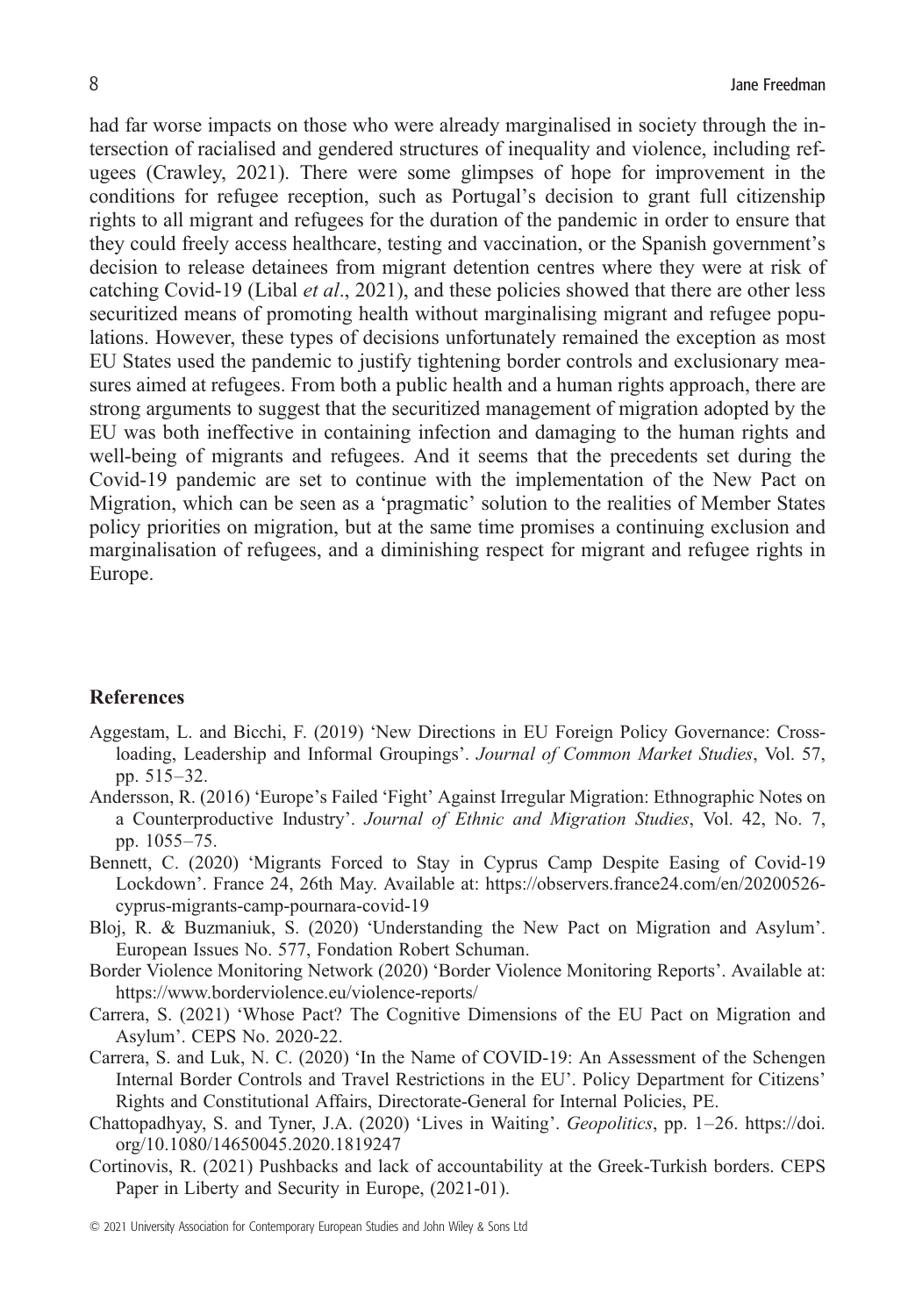- Crawley, H. (2021) 'The Politics of Refugee Protection in a (Post)COVID-19 World'. *Social Sciences*, Vol. 10, No. 3, p. 81.<https://doi.org/10.3390/socsci10030081>
- Davies, T., Isakjee, A. and Dhesi, S. (2017) 'Violent Inaction: The Necropolitical Experience of Refugees in Europe'. *Antipode*, Vol. 49, No. 5, pp. 1263–84.
- Dimitriadi, A. (2020) 'Looking for a bridge over troubled waters: The forthcoming New Pact on Migration and Asylum'. ELIAMEP| Policy Brief.
- DIOTIMA (2020) Unprotected Victims of Domestic Violence in Moria. Available in Greek at: <https://diotima.org.gr/deltio-typoy-aprostateyta-ta-thimata-endooikogeneiakis-vias-sth-moria/> (Accessed 18 March 2021).
- Erskine, D. (2020) 'Double Jeopardy: The European Refugee and Migrant Crisis and COVID-19: Insights into the Emerging Impacts on Women and Girls'. GBV AoR Help Desk. Available at: [https://gbvguidelines.org/en/documents/double-jeopardy-the-european-refugee-and-migrant](https://gbvguidelines.org/en/documents/double-jeopardy-the-european-refugee-and-migrant-crisis-and-covid-19-insights-into-the-emerging-impacts-on-women-and-girls/)[crisis-and-covid-19-insights-into-the-emerging-impacts-on-women-and-girls/.](https://gbvguidelines.org/en/documents/double-jeopardy-the-european-refugee-and-migrant-crisis-and-covid-19-insights-into-the-emerging-impacts-on-women-and-girls/) Accessed 5 April 2021.
- European Commission (2020a) Communication from the European Commission to the European Parliament, the Council, the European Economic and Social Committee and the Committee of the Regions on a New Pact on Migration and Asylum COM/2020/609 final.
- European Commission (2020b) Statement by President Von der Leyen on the New Pact on Migration and Asylum, 23 September 2020, Available at: [https://ec.europa.eu/commission/](https://ec.europa.eu/commission/presscorner/detail/en/statement_20_1727) [presscorner/detail/en/statement\\_20\\_1727](https://ec.europa.eu/commission/presscorner/detail/en/statement_20_1727). Accessed 15 March 2021.
- European Commission (2020c) Member States'Notifications of the Temporary Reintroduction of BorderControl at Internal Borders Pursuant to Article 25 and 28 et seq. of the Schengen Borders Code. Available at: [https://ec.europa.eu/home-affairs/sites/homeaffairs/](https://ec.europa.eu/home-affairs/sites/homeaffairs/files/what-we-do/policies/borders-and-visas/schen-gen/reintroduction-border-control/docs/ms_notifications_-_reintroduction_of_border_control_en.pdf)files/what-we-do/ [policies/borders-and-visas/schen-gen/reintroduction-border-control/docs/ms\\_noti](https://ec.europa.eu/home-affairs/sites/homeaffairs/files/what-we-do/policies/borders-and-visas/schen-gen/reintroduction-border-control/docs/ms_notifications_-_reintroduction_of_border_control_en.pdf)fications\_-\_ [reintroduction\\_of\\_border\\_control\\_en.pdf](https://ec.europa.eu/home-affairs/sites/homeaffairs/files/what-we-do/policies/borders-and-visas/schen-gen/reintroduction-border-control/docs/ms_notifications_-_reintroduction_of_border_control_en.pdf)
- European Commission (2020d) COVID-19 Guidelines for border management measures to protect health and ensure the availability of goods and essential services,  $C(2020)$  1753 final, 16.3.2020.
- European Union Agency for Fundamental Rights (FRA) (2020) 'Coronavirus Pandemic in the EU-Fundamental Rights Implications, Bulletin No.2'. Available at: [https://fra.europa.eu/sites/de](https://fra.europa.eu/sites/default/files/fra_uploads/fra-2020-coronavirus-pandemic-eu-bulletin-may_en.pdf)fault/fi[les/fra\\_uploads/fra-2020-coronavirus-pandemic-eu-bulletin-may\\_en.pdf](https://fra.europa.eu/sites/default/files/fra_uploads/fra-2020-coronavirus-pandemic-eu-bulletin-may_en.pdf)
- Freedman, J. (2016) 'Engendering Security at the Borders of Europe: Women Migrants and the Mediterranean "Crisis"'. *Journal of Refugee Studies*, Vol. 29, No. 4, pp. 568–82.
- Freedman, J. (2019) 'The Uses and Abuses of "vulnerability" in EU Asylum and Refugee Protection: Protecting Women or Reducing Autonomy?' *Papeles del CEIC, International Journal on Collective Identity Research*, Vol. 2019, No. 3, p. 204.
- Ghezelbash, D. and Tan, N.F. (2020) *The End of the Right to Seek Asylum?: COVID-19 and the Future of Refugee Protection*'. EUI RSCAS, 2020/55, Migration Policy Centre (Florence: European University Institute).
- Greek Council for Refugees and Oxfam (2020) 'Lesbos COVID-19 Briefing: Update on the EU "Hotspot" Moria by the Greek Council for Refugees and Oxfam'. Available at: [https://www.](https://www.gcr.gr/en/news/press-releases-announcements/item/1420-oxfam-gcr-briefing-for-lesvos-amidst-the-coronavirus) [gcr.gr/en/news/press-releases-announcements/item/1420-oxfam-gcr-brie](https://www.gcr.gr/en/news/press-releases-announcements/item/1420-oxfam-gcr-briefing-for-lesvos-amidst-the-coronavirus)fing-for-lesvos[amidst-the-coronavirus.](https://www.gcr.gr/en/news/press-releases-announcements/item/1420-oxfam-gcr-briefing-for-lesvos-amidst-the-coronavirus) Accessed 2 April 2021.
- Hadj-Abdou, L. (2021) 'From the Migration Crisis to the New Pact on Migration and Asylum: The Status Quo Problem'. BRIDGE Network Working Paper No. 11.
- Human Rights Watch (2020) 'Greece: Violence Against Asylum Seekers at Border Detained, Assaulted, Stripped, Summarily Deported'. Available at: [https://www.hrw.org/news/2020/03/](https://www.hrw.org/news/2020/03/17/greece-violence-against-asylum-seekers-border) [17/greece-violence-against-asylum-seekers-border.](https://www.hrw.org/news/2020/03/17/greece-violence-against-asylum-seekers-border) Accessed 2 April 2021.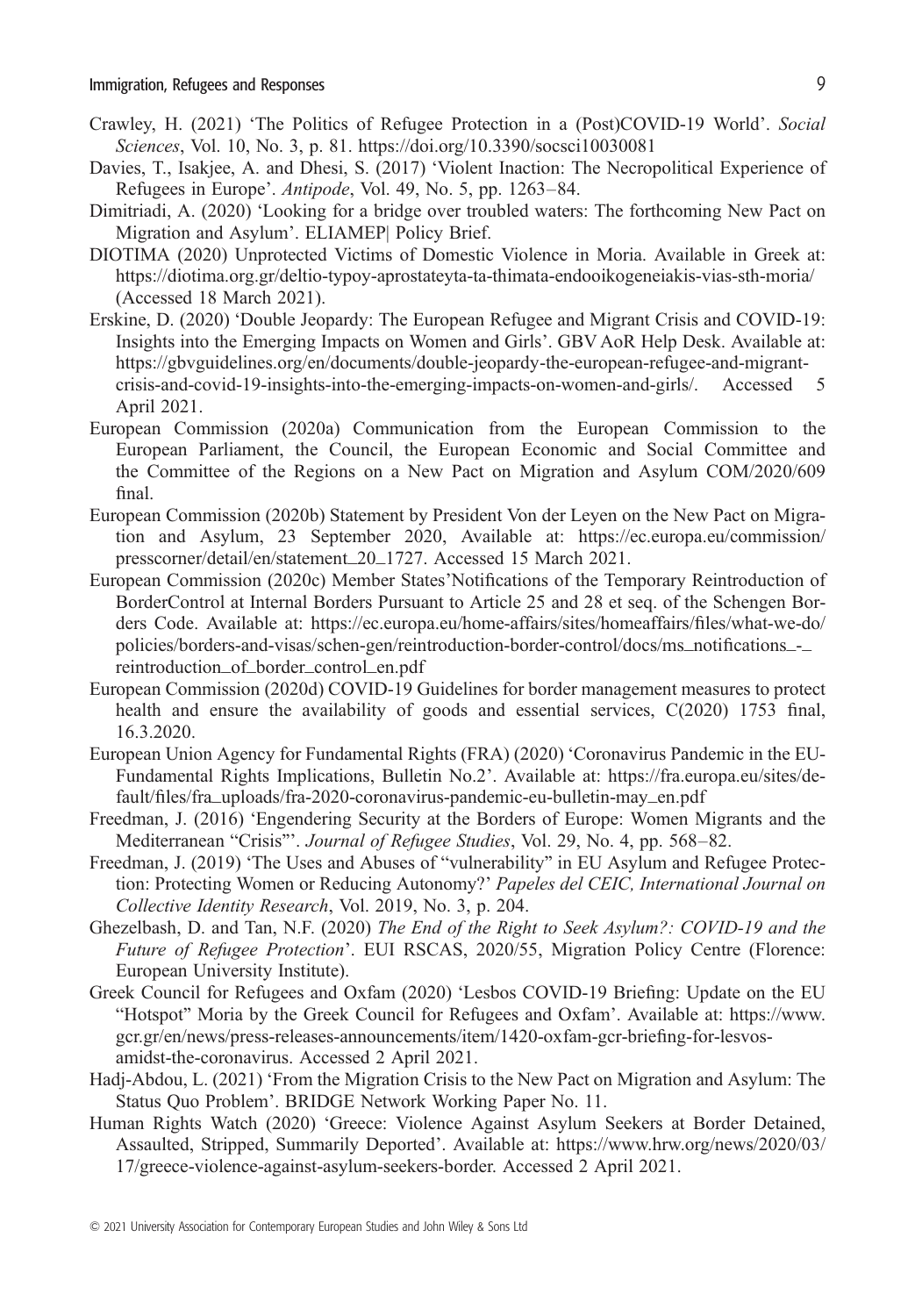- Hungary Today. (2020) 'Orban to EU Counterparts: Clear Link between Coronavirus and Illegal Migration'. Available: [https://hungarytoday.hu/orban-to-eu-counterparts-clear-link-between](https://hungarytoday.hu/orban-to-eu-counterparts-clear-link-between-coronavirus-and-illegal-migration/)[coronavirus-and-illegal-migration/.](https://hungarytoday.hu/orban-to-eu-counterparts-clear-link-between-coronavirus-and-illegal-migration/) Accessed 5 April 2020.
- Keller, V. M., Schöler, F. and Goldoni, M. (2020) 'Not a Safe Place? Italy's Decision to Declare Its Ports Unsafe under International Maritime Law'. Verfassungsblog on Matters Constitutional. <https://verfassungsblog.de/not-a-safe-place/>
- Kingsley, P. (2020) 'Latest Tactic to Push Migrants from Europe? A Private, Clandestine Fleet'. *New York Times*, 30 April 2020. [https://www-nytimes-com.acces-distant.sciencespo.fr/2020/](https://www-nytimes-com.acces-distant.sciencespo.fr/2020/04/30/world/europe/migrants-malta.html) [04/30/world/europe/migrants-malta.html.](https://www-nytimes-com.acces-distant.sciencespo.fr/2020/04/30/world/europe/migrants-malta.html) Accessed 8 April 2021.
- Kriesi, H., Altiparmakis, A., Bojar, A. and Oana, I.E. (2021) 'Debordering and Re-bordering in the Refugee Crisis: A Case of "Defensive Integration"'. *Journal of European Public Policy*, Vol. 28, No. 3, pp. 331–49.
- Libal, K., Harding, S., Popescu, M., Berthold, S.M. and Felten, G. (2021) 'Human Rights of Forced Migrants During the COVID-19 Pandemic: An Opportunity for Mobilization and Solidarity'. *Journal of Human Rights and Social Work*, Vol. 6, pp. 148–60. [https://doi.org/](https://doi.org/10.1007/s41134-021-00162-4) [10.1007/s41134-021-00162-4](https://doi.org/10.1007/s41134-021-00162-4)
- Marin, L. (2020) 'The COVID-19 Crisis and the Closure of External Borders: Another Stress-Test for the Challenging Construction of Solidarity within the EU?' European Papers, European Forum, Insight. October 28, pp. 1–16.
- Meer, N., Hill, E., Peace, T. and Villegas, L. (2021) 'Rethinking refuge in the time of COVID-19'. *Ethnic and Racial Studies*, Vol. 44, No. 5, pp. 864–76.
- Müller, P. and Slominski, P. (2020) 'Breaking the Legal Link but not the Law? The Externalization of EU Migration Control through Orchestration in the Central Mediterranean'. *Journal of European Public Policy*, Vol. 28, No. 6, pp. 801–20.
- Ní Ghráinne, B. (2020) 'Covid-19, Border Closures, and International Law'. Available at SSRN: <https://ssrn.com/abstract=3662218> (Accessed 22 March 2021).
- Ozguc, U. (2021) 'Three Lines of Pandemic Borders: From Necropolitics to Hope as a Method of Living'. *Critical Studies on Security*, pp. 1–4.<https://doi.org/10.1080/21624887.2021.1904361>
- Pallister-Wilkins, P., Anastasiadou, A. and Papataxiarchis, E. (2020) 'Protection in Lesvos during Covid-19: A crucial failure'. ADMIGOV Interim Report (deliverable 4.1), Mytilene: University of the Aegean. Available at<http://admigov.eu>
- Ramji-Nogales, J. and Goldner-Lang, I. (2020) 'Freedom of Movement, Migration, and Borders'. *Journal of Human Rights*, Vol. 19, No. 5, pp. 593–602.
- Schöfberger, I. and Rango, M. (2020) *COVID-19 and Migration in West and North Africa and across the Mediterranean* (Geneva: IOM).
- Secours Catholique (2020) Calais: « Avec la crise du Covid-19, la situation des personnes exilées a empiré ». [https://www.secours-catholique.org/actualites/calais-avec-la-crise-du-covid-19-la](https://www.secours-catholique.org/actualites/calais-avec-la-crise-du-covid-19-la-situation-des-personnes-exilees-a-empire)[situation-des-personnes-exilees-a-empire.](https://www.secours-catholique.org/actualites/calais-avec-la-crise-du-covid-19-la-situation-des-personnes-exilees-a-empire) Accessed 4 April 2021.
- Souli, S. (2020) 'Greece's "New Tactic" of Migrant Expulsion from Deep Inside its Land Borders'. *The New Humanitarian*, 7 October 2020.
- Tazzioli, M. (2020) 'Confine to Protect: Greek Hotspots and the Hygienic-sanitary Borders of Covid-19'. Border Criminologies Blog. [https://www.law.ox.ac.uk/research-subject-groups/](https://www.law.ox.ac.uk/research-subject-groups/centre-criminology/centreborder-criminologies/blog/2020/09/confine-protect) [centre-criminology/centreborder-criminologies/blog/2020/09/con](https://www.law.ox.ac.uk/research-subject-groups/centre-criminology/centreborder-criminologies/blog/2020/09/confine-protect)fine-protect. Accessed 4 April 2021.
- Tazzioli, M. and Stierl, M. (2021) 'Europe's Unsafe Environment: Migrant Confinement under Covid-19'. *Critical Studies on Security*, pp. 1–5. [https://doi.org/10.1080/](https://doi.org/10.1080/21624887.2021.1904365) [21624887.2021.1904365](https://doi.org/10.1080/21624887.2021.1904365)
- UN Women (2020) 'Violence against Women and Girls: The Shadow Pandemic'. April 2020. Available at: [https://www.unwomen.org/en/news/stories/2020/4/statement-ed-phumzile-vio](https://www.unwomen.org/en/news/stories/2020/4/statement-ed-phumzile-violence-against-women-during-pandemic)[lence-against-women-during-pandemic.](https://www.unwomen.org/en/news/stories/2020/4/statement-ed-phumzile-violence-against-women-during-pandemic) Accessed 5 April 2021.